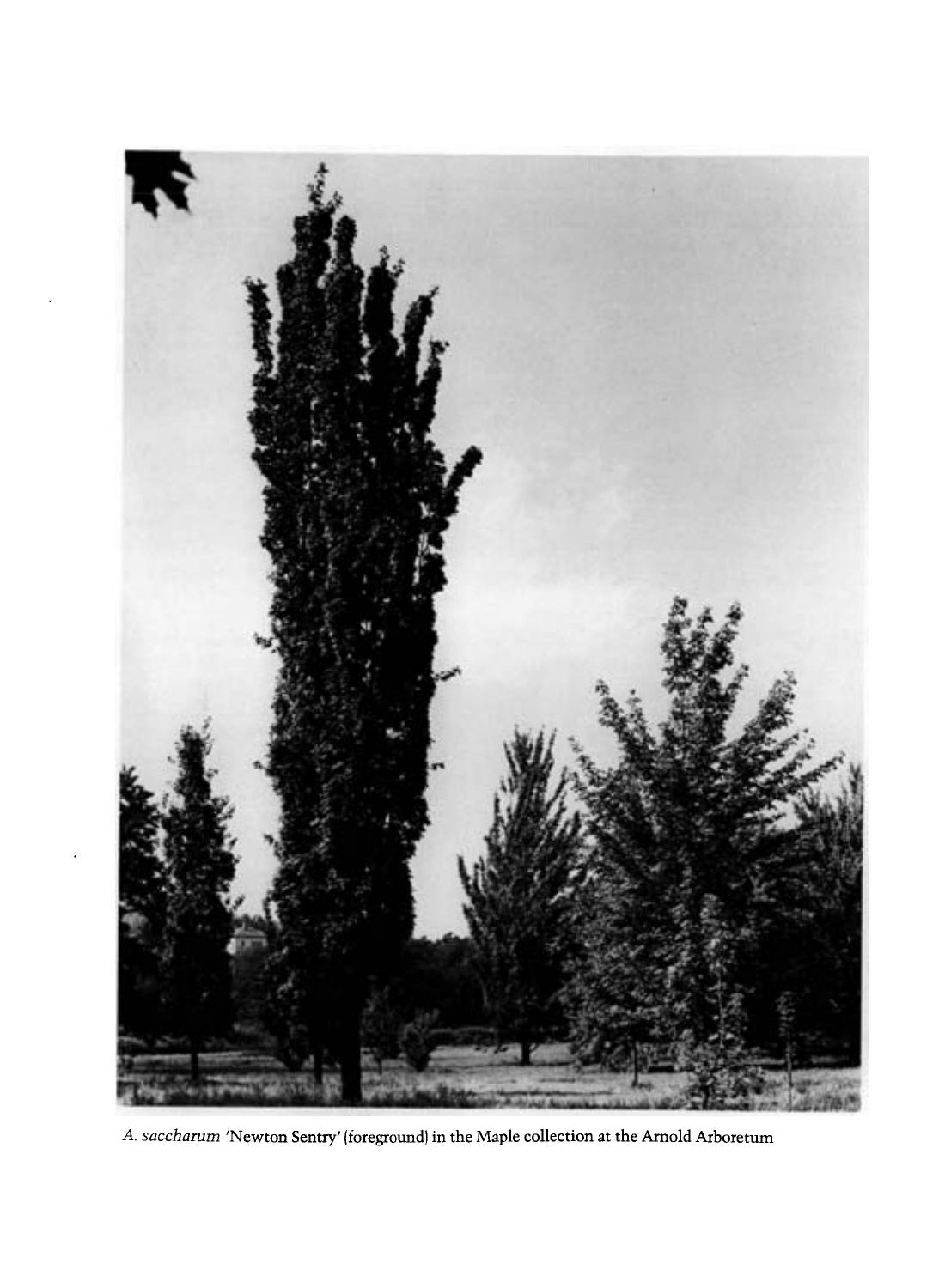## Acer saccharum 'Newton Sentry': Setting the Record Straight

## Michael Dathe

It stands in an overgrown shrub border on a slope just to the left of the main entrance to Newton Cemetery. Scrub growth of Norway maples, buckthorn, and weeds grow around its base, and yews have closed in on three sides, leaving only a portion of the trunk visible. "Not one person in ten thousand takes note of it or realizes that it is unique," Newton resident A. H. Fewkes wrote in 1924. In the years since, it has received little more recognition.

The tree is the original of its type, a mutant of Acer saccharum, the common sugar maple, and has the narrowest canopy of any sugar maple known. F. L. Temple, the Cambridge, Massachusetts, nurseryman who introduced it into cultivation, described the tree as "exhibiting towering shafts of foliage" in startling contrast to the spreading branches of the common species. Temple's 1885-86 catalogue for Shady Hill Nurseries contains the following description:

## Acer saccharinum columnare

This is a most remarkable form of the Sugar Maple, which grows in a compact, columnar shape.... The original tree of this sort is 30' high, and only  $2\frac{1}{2}$ ' in diameter at the top. The leaves are thick and leathery, and of a very dark color, which gives it a rich appearance. This tree ... will be the parent of a new type of lawn and landscape tree....

(Until 1900 the sugar maple was widely known as Acer saccharinum, which is now the correct name of the silver maple.) (

Two years after introducing the Newton Cemetery tree into cultivation, Temple also introduced another upright maple, which he called Acer saccharinum monumentale. Although the two trees are readily distinguishable, their names quickly became confused in horticultural literature, and that confusion still exists today. Bernard Harkness, a taxonomist for the city of Rochester, New York, attempted to clarify the issue in 1954 and proposed the names Acer saccharum 'Newton Sentry' for the Newton Cemetery tree and Acer saccharum 'Temple's Upright' for the other in an article in Baileya (volume 2, number 3, page 99). In that article Harkness correctly identified the two trees with regard to the central leader, but in listing their distinguishing characteristics attributed the stubby lateral branches of 'Newton Sentry' to 'Temple's Upright'. A drawing that accompanied the article perpetuated the confusion, for the artist had drawn the 'Newton Sentry' with a central leader and the 'Temple's Upright' without. The latter mistake was carried into Donald Wyman's Trees for American Gardens (1965) and Hortus Third as well as numerous other publications. Arnoldia played its part in perpetuat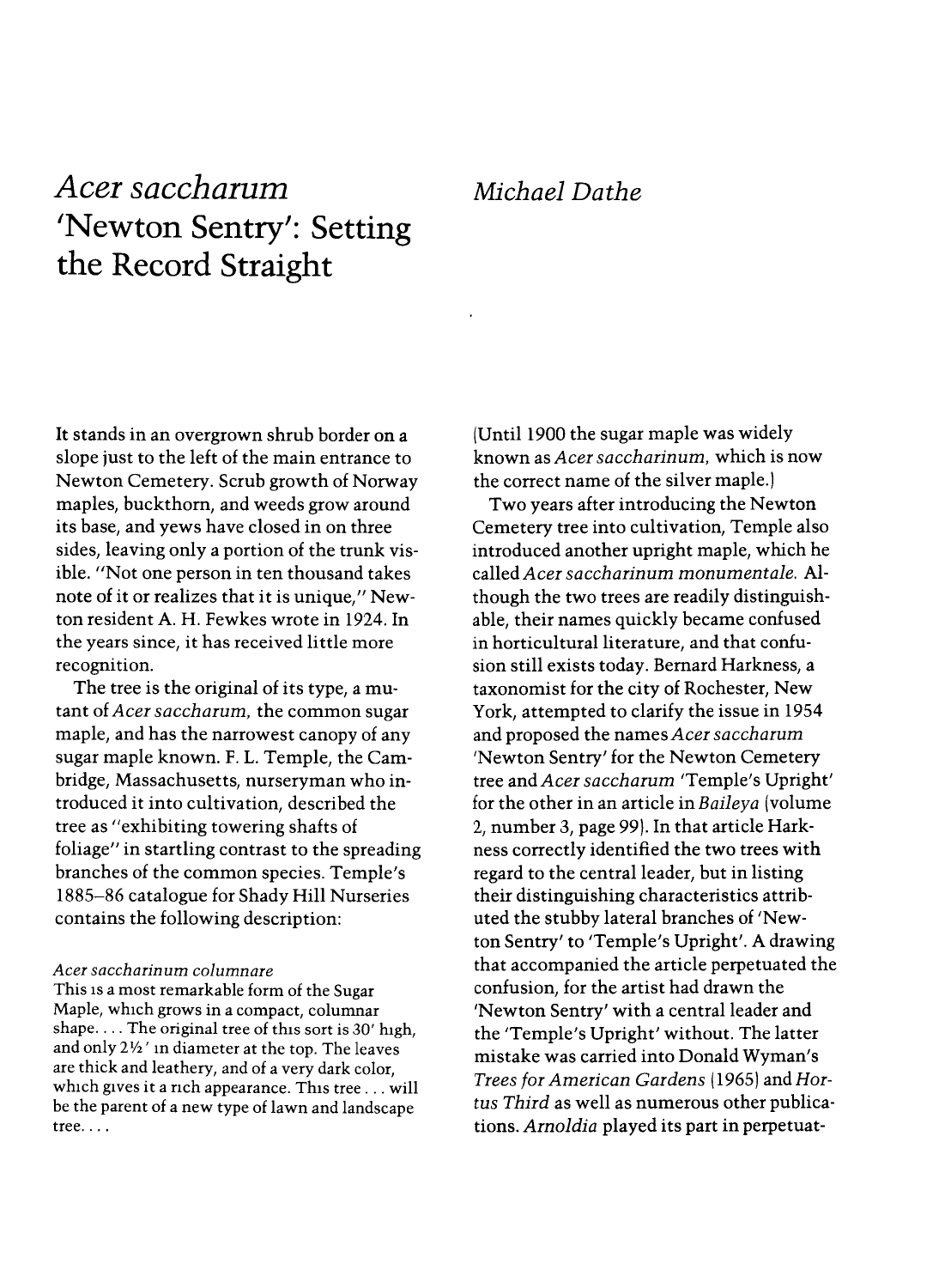ing the confusion in an article (volume 36, number 4, pages 168-69) by Richard E. Weaver, in which photographs of the two trees appeared with the names reversed.

The key identifying features of the mature 'Newton Sentry' are:

- · Lack of a single central trunk above six feet from the ground
- · Major and minor branches vertical
- · Short, stubby lateral branchlets on secondary branches

The key identifying characteristics of the mature 'Temple's Upright' are:

- · Strong central leader well into the crown
- · Major and minor branches gradually ascending
- · Absence of short, stubby lateral branchlets (secondary branches similar to those of the typical sugar maple) (

The original 'Newton Sentry' in Newton Cemetry is now 50 feet high with a 16-inch diameter and a 14-foot spread. As 'Newton Sentry' matures, it develops several major leaders. Branches coming off these leaders closely follow them upward, giving the tree its extremely columnar form. The lateral branches on the secondary branches are generally one to six inches long and often resemble the flowering spurs on fruit trees.

'Temple's Upright' has an elliptical silhouette, with a single main central trunk and major branches bowing out before gently curving upward. It is a superb graceful, branching landscape tree. No data exist on how or where Mr. Temple acquired his first cuttings or whether the parent tree is still standing.

Fewkes observed the tree in its original location, on the grounds of the Claflin Grammar School in Newton, Massachusetts, in



Acer saccharum

1871, when he was a student at the school. It was later (between 1875 and 1880) moved to Newton Cemetery when the school was being enlarged. By 1954 it had grown to 40 feet high, with a 12-inch diameter at approximately breast height.

In 1885 the Arnold Arboretum received cuttings of the Newton Cemetery tree from Henry Ross, the cemetery's supervisor of grounds, and the resultant tree (number 2119), in the maple collection, is now 60 feet high, with a 16-inch diameter and a 17-foot spread. That tree for years was mislabeled because of the confusion with 'Temple's Upright' but now is labeled correctly. Two other trees propagated from number 2119